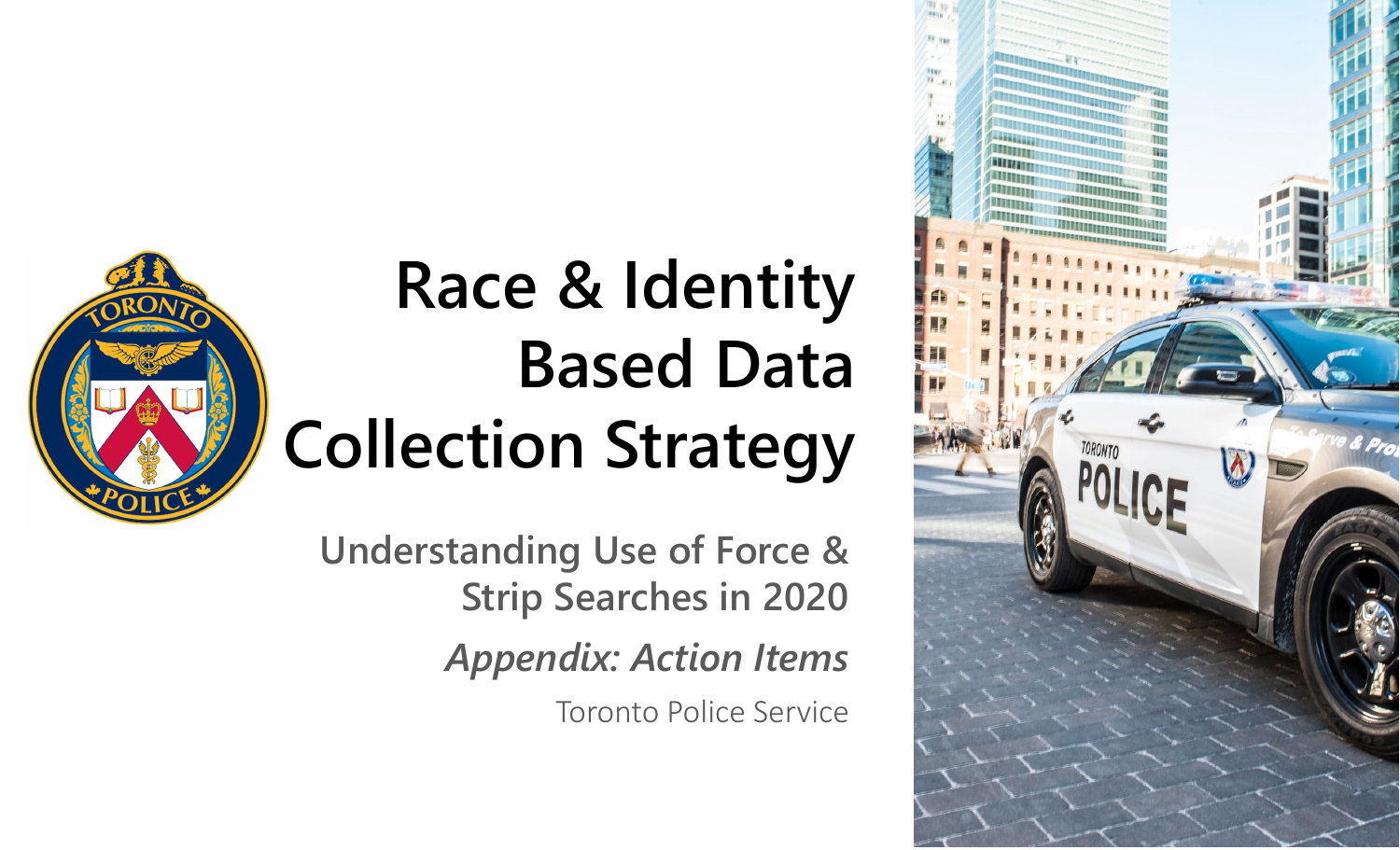**The 38 action items identified in this Appendix are one part of our commitment to reduce disparate outcomes.**

These actions are in line with recommendations identified in the *81 Recommendations for Police Reform* and other recommendations by the Anti Racism Advisory Panel (ARAP) Mental Health & Addictions Advisory Panel (MHAAP), and the Police and Community Engagement Review (PACER).

We will work with communities, our Members, and our partners to affect change by further developing the items that are in progress or that we have not yet started, and identifying additional areas where we can do better.



*Action Items: Driving Change*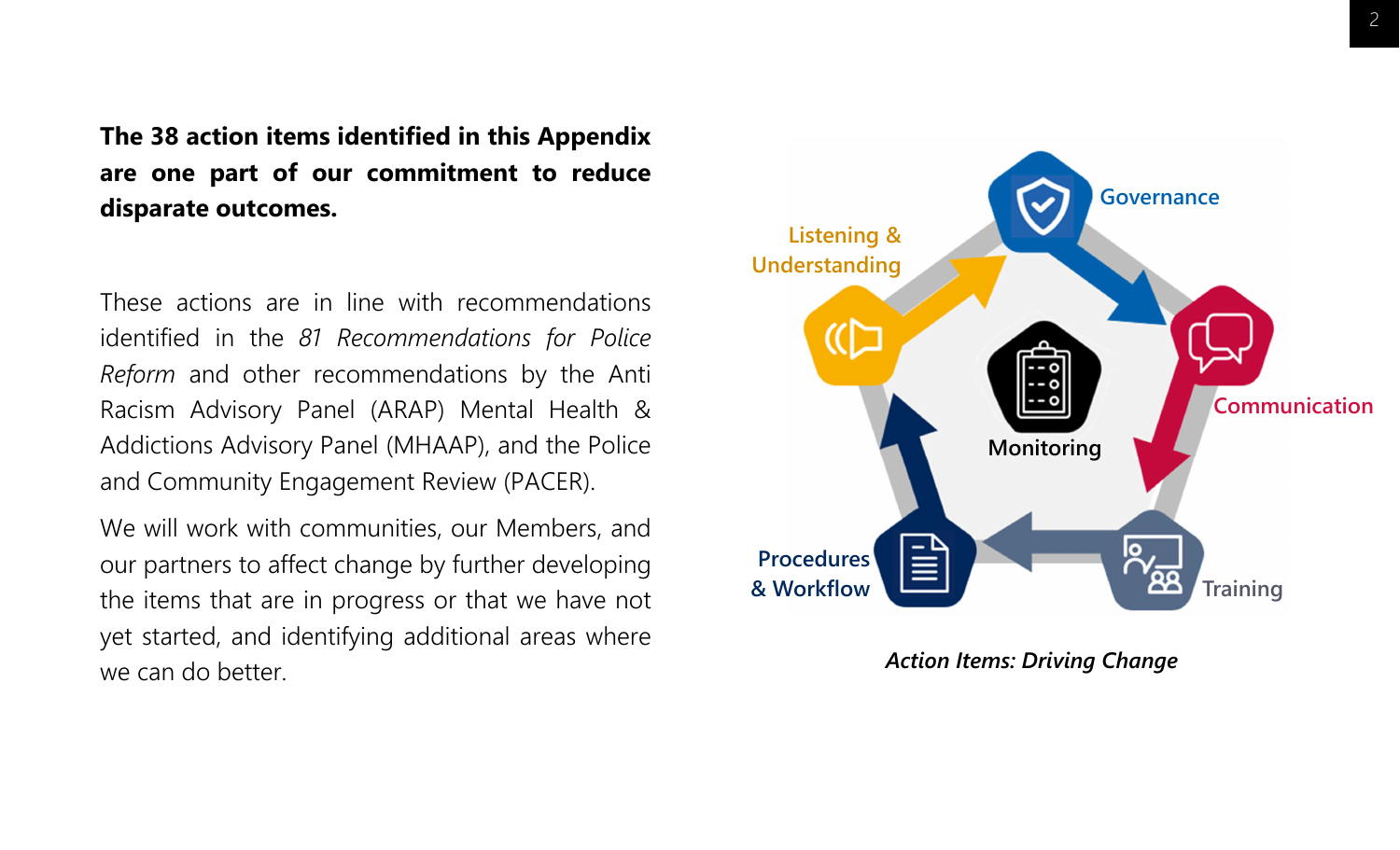

| <b>Action Item</b>                                                                                                                                             | <b>Description</b>                                                                                                                                                                                                                                                                                                                           | <b>Status</b>      | <b>Theme</b>                                             | Area                                  |
|----------------------------------------------------------------------------------------------------------------------------------------------------------------|----------------------------------------------------------------------------------------------------------------------------------------------------------------------------------------------------------------------------------------------------------------------------------------------------------------------------------------------|--------------------|----------------------------------------------------------|---------------------------------------|
| <b>WORK WITH MINISTRY OF SOLICITOR</b><br><b>GENERAL AND OTHER POLICE AGENCIES</b><br>TO IMPROVE REPORTING REQUIREMENTS<br><b>IN USE OF FORCE</b>              | Develop a Working Group with other police services and the Ministry of<br>Solicitor General to discuss race-based data collection, analysis, and<br>approaches, including reporting challenges.                                                                                                                                              | <b>Completed</b>   | Governance<br>Procedures & Workflow<br>Monitoring        | Use of Force                          |
| <b>IMPROVE AUDITING PRACTICES AT THE</b><br><b>SENIOR MANAGEMENT LEVEL FOR ITEMS</b><br><b>FOUND DURING STRIP SEARCHES</b>                                     | This data field contained all items found during a search, and not<br>necessarily what was located during a strip search (i.e. shoe laces and<br>belts, that may be found during lower levels of search). Improved auditing<br>on this specific data point allows for proper categorization of items found<br>as a result of strip searches. | <b>Completed</b>   | Governance<br>Procedures & Workflow                      | <b>Strip Searches</b>                 |
| <b>REVISE EXISTING STRIP SEARCH</b><br>PROCEDURE AND IMPROVE REPORTING<br><b>REQUIREMENTS</b>                                                                  | Review Search of Persons procedure and reporting/booking template to<br>document the search within the Records Management System that allows<br>for data analysis and extraction, including the reason for search, time of<br>search, and items found during a search.                                                                       | <b>Completed</b>   | Governance<br>Procedures & Workflow<br>Monitoring        | <b>Strip Searches</b>                 |
| <b>DEVELOP AND IMPLEMENT MANDATORY</b><br><b>MEMBER TRAINING ON ANTI-BLACK</b><br><b>RACISM AND THE INDIGENOUS</b><br><b>EXPERIENCE</b>                        | Develop and implement training for all Members on Anti-Black Racism<br>and the Indigenous Experience that includes third-party bias training, in<br>partnership with subject matter experts and members of the community.<br>In line with the 81 Recommendations for Police Reform, PACER, ARAP,<br>and CABR.                                | <b>Completed</b>   | Training                                                 | Use of Force<br><b>Strip Searches</b> |
| HIRE SPECIALIZED EQUITY AND<br><b>INCLUSION INSTRUCTORS TO DEVELOP</b><br>AND LEAD TRAINING, INCLUDING<br><b>ENHANCEMENT FOR NEW RECRUIT</b><br><b>PROGRAM</b> | Create an Equity & Inclusion section within the Toronto Police College to<br>develop and lead training for members. In line with the 81<br>Recommendations for Police Reform and ARAP.                                                                                                                                                       | <b>Completed</b>   | Training                                                 | Use of Force<br><b>Strip Searches</b> |
| <b>IMPROVE TRAINING ON STRIP SEARCHES</b>                                                                                                                      | Develop and implement training for all police officers and special<br>constables on Search of Person, including reasons for a strip search,<br>relevant case law, and how to properly complete the Search of Persons<br>template.                                                                                                            | <b>Completed</b>   | Training                                                 | <b>Strip Searches</b>                 |
| <b>HOLD TOWN HALLS AND ENGAGEMENT</b><br><b>SESSIONS TO DEVELOP MEANINGFUL</b><br><b>ACTIONS AND A PATH FORWARD</b>                                            | Following public data release, hold town halls in partnership with<br>community leaders and agencies to discuss the outcomes of analysis and<br>a path forward                                                                                                                                                                               | <b>In Progress</b> | Listening & Understanding<br>Governance<br>Communication | Use of Force<br><b>Strip Searches</b> |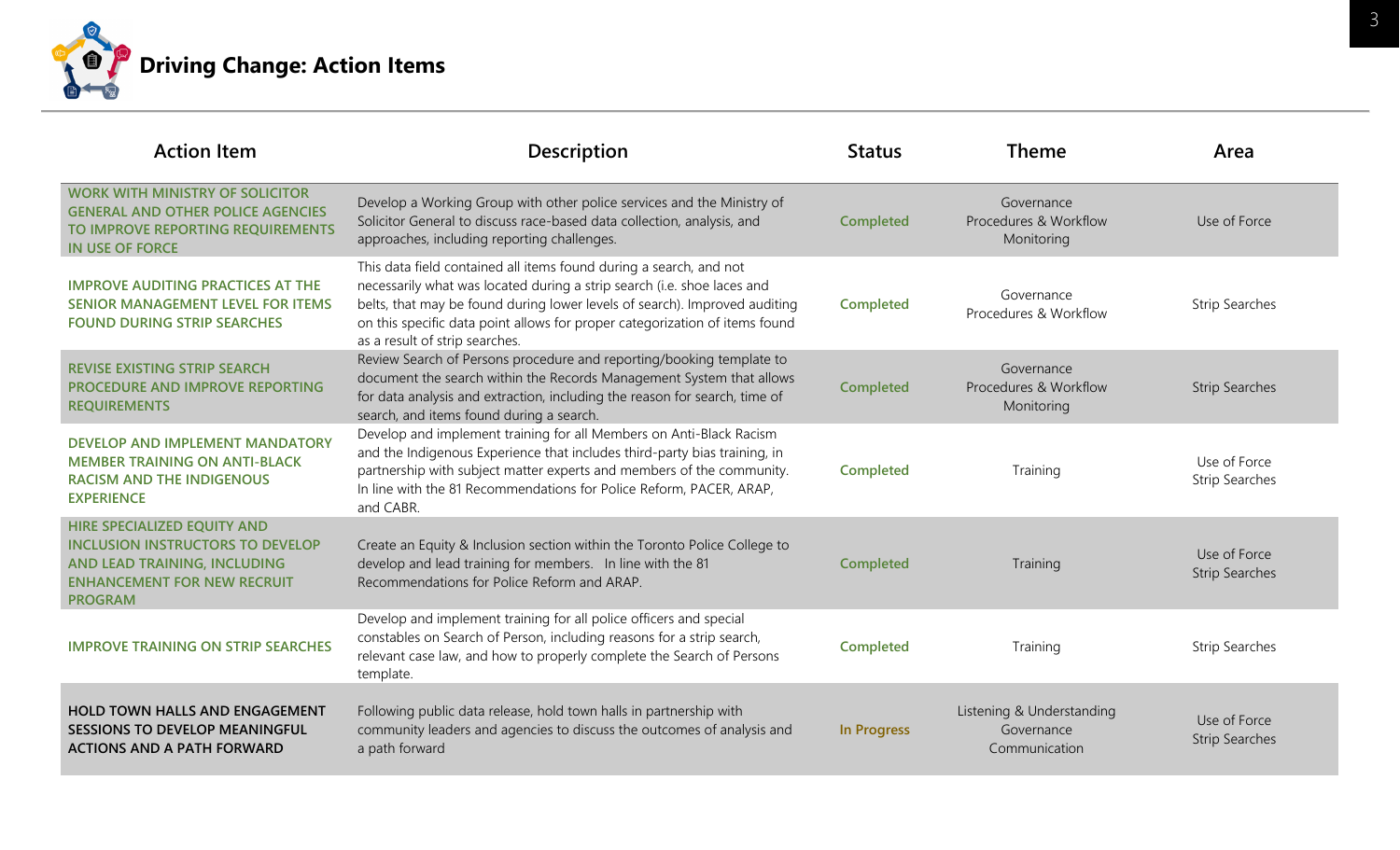

| <b>Action Item</b>                                                                                                                                | <b>Description</b>                                                                                                                                                                                                                                                                                                                                                   | <b>Status</b>      | <b>Theme</b>                               | Area                                  |
|---------------------------------------------------------------------------------------------------------------------------------------------------|----------------------------------------------------------------------------------------------------------------------------------------------------------------------------------------------------------------------------------------------------------------------------------------------------------------------------------------------------------------------|--------------------|--------------------------------------------|---------------------------------------|
| DEVELOP AN INDIGENOUS-SPECIFIC<br>REPORT ON THE OUTCOMES OF USE OF<br><b>FORCE &amp; STRIP SEARCHES</b>                                           | Indigenous perspectives are important given the unique experiences and<br>challenges communities face. In order to understand the findings, and<br>seek input from Indigenous Communities, a separate Indigenous<br>Engagement Strategy and report will be developed to engage<br>stakeholders and community agencies around the data to help shape the<br>analyses. | <b>In Progress</b> | Listening & Understanding<br>Communication | Use of Force<br><b>Strip Searches</b> |
| <b>CONDUCT AN ACADEMIC AND</b><br><b>COMMUNITY REVIEW AND AUDIT OF</b><br><b>EXISTING TRAINING CURRICULUM</b>                                     | Ongoing review the current training curriculum by academic partners and<br>members of the community through a Community Advisory Panel. In line<br>with the 81 Recommendations for Police Reform, PACER, ARAP, and<br>CABR.                                                                                                                                          | <b>In Progress</b> | Governance<br>Training                     | Use of Force<br><b>Strip Searches</b> |
| <b>REVIEW OF NON-EMERGENCY</b><br><b>INTERACTIONS SUITABLE FOR CALL</b><br><b>DIVERSION</b>                                                       | Identify non-core policing services that can be delivered by alternative<br>service providers. In line with 81 Recommendations for Police Reform and<br>MHAAP.                                                                                                                                                                                                       | <b>In Progress</b> | Governance<br>Procedures & Workflow        | Use of Force<br><b>Strip Searches</b> |
| <b>REVIEW AND REVISE USE OF FORCE</b><br>PROCEDURE (15-01)                                                                                        | An organizational review of the Toronto Police Service's Use of Force<br>Procedure in line with the development of the revised TPSB Policy on Use<br>of Force.                                                                                                                                                                                                       | In Progress        | Governance<br>Procedures & Workflow        | Use of Force                          |
| <b>IMPLEMENT MANDATORY DEBRIEFS WITH</b><br>A SUPERVISOR FOR ALL USE OF FORCE<br><b>REPORTS WITHIN AN OFFICER'S</b><br><b>PROBATIONARY PERIOD</b> | All officers involved in a use of force report shall debrief with a<br>supervisory officer within their probation period.                                                                                                                                                                                                                                            | <b>In Progress</b> | Governance<br>Procedures & Workflow        | Use of Force                          |
| <b>IMPLEMENT MANDATORY REVIEWS OF</b><br><b>BODY WORN CAMERA AND IN CAR</b><br><b>CAMERA SYSTEM FOR ALL USE OF FORCE</b><br><b>INCIDENTS</b>      | The Body Worn Cameras and In Car Camera System for all officers<br>involved in a use of force incident will be reviewed by supervisor(s).                                                                                                                                                                                                                            | <b>In Progress</b> | Governance<br>Procedures & Workflow        | Use of Force                          |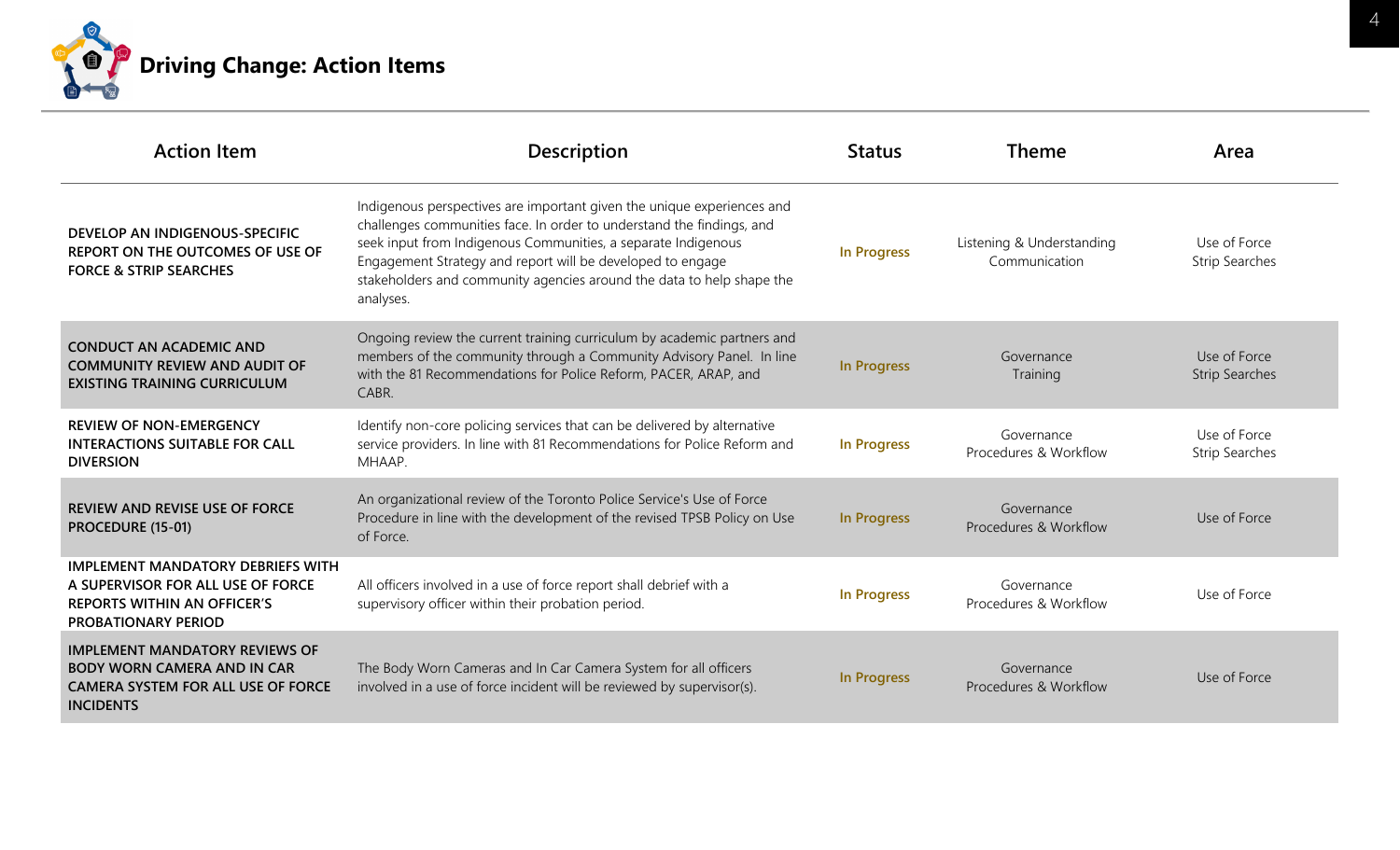

| <b>Action Item</b>                                                                                     | <b>Description</b>                                                                                                                                                                                                                                                                                                  | <b>Status</b>      | <b>Theme</b>                                      | Area                                  |
|--------------------------------------------------------------------------------------------------------|---------------------------------------------------------------------------------------------------------------------------------------------------------------------------------------------------------------------------------------------------------------------------------------------------------------------|--------------------|---------------------------------------------------|---------------------------------------|
| <b>MEASURE OTHER POINTS OF POLICE</b><br><b>CONTACT</b>                                                | Identify areas where police interact with members of communities and<br>add these interactions to the Race & Identity Based Data Strategy. This<br>will help us learn where opportunities for improvement could lie.                                                                                                | <b>In Progress</b> | Governance<br>Procedures & Workflow<br>Monitoring | Use of Force<br><b>Strip Searches</b> |
| PROVIDE ADVERSE CHILDHOOD<br><b>EXPERIENCE TRAINING TO OFFICERS</b>                                    | Expand Adverse Childhood Experience Training to all uniform members.<br>Currently this training is provided to Neighbourhood Community Officers.                                                                                                                                                                    | <b>In Progress</b> | Training                                          | Use of Force                          |
| <b>REVISE COACH OFFICER TRAINING</b><br><b>COURSE</b>                                                  | Enhance the Coach Officer Training Course to ensure our coach officers<br>have an understanding of community centric service delivery, embracing<br>collaboration, and an understanding of, and are sensitive to, the unique<br>needs/perspectives of people of diverse communities.                                | <b>In Progress</b> | Training                                          | Use of Force<br><b>Strip Searches</b> |
| <b>INCLUDE OPEN ANALYTICS AND DATA ON</b><br>STRIP SEARCHES ON THE PUBLIC SAFETY<br><b>DATA PORTAL</b> | To increase transparency, public accountability, and understanding of<br>data, open data will be published on strip searches on the Public Safety<br>Data Portal. In line with the 81 Recommendations for Police Reform.                                                                                            | <b>In Progress</b> | Communication<br>Governance<br>Monitoring         | <b>Strip Searches</b>                 |
| INCLUDE OPEN ANALYTICS FOR USE OF<br><b>FORCE DATA</b>                                                 | To increase transparency, public accountability, and understanding of<br>data, open analytics for Use of Force will be published on the Public<br>Safety Data Portal. In line with the 81 Recommendations for Police<br>Reform.                                                                                     | <b>In Progress</b> | Communication<br>Governance<br>Monitoring         | Use of Force                          |
| <b>DEVELOP SCENARIO-BASED TRAINING</b><br><b>BASED ON USE OF FORCE TRENDS</b>                          | Incorporate anti-racism and unconscious bias elements into scenario-<br>based and dynamic training to simulate real-world conditions where<br>officers must make split-second decisions, that emphases and prioritizes<br>de-escalation. In line with the 81 Recommendations for Police Reform,<br>ARAP, and MHAAP. | <b>In Progress</b> | Training                                          | Use of Force                          |
| <b>COLLECT INTERNAL DIVERSITY AND</b><br><b>DEMOGRAPHIC DATA</b>                                       | Collect workforce diversity data internally                                                                                                                                                                                                                                                                         | <b>In Progress</b> | Governance<br>Procedures & Workflow<br>Monitoring | Use of Force<br><b>Strip Searches</b> |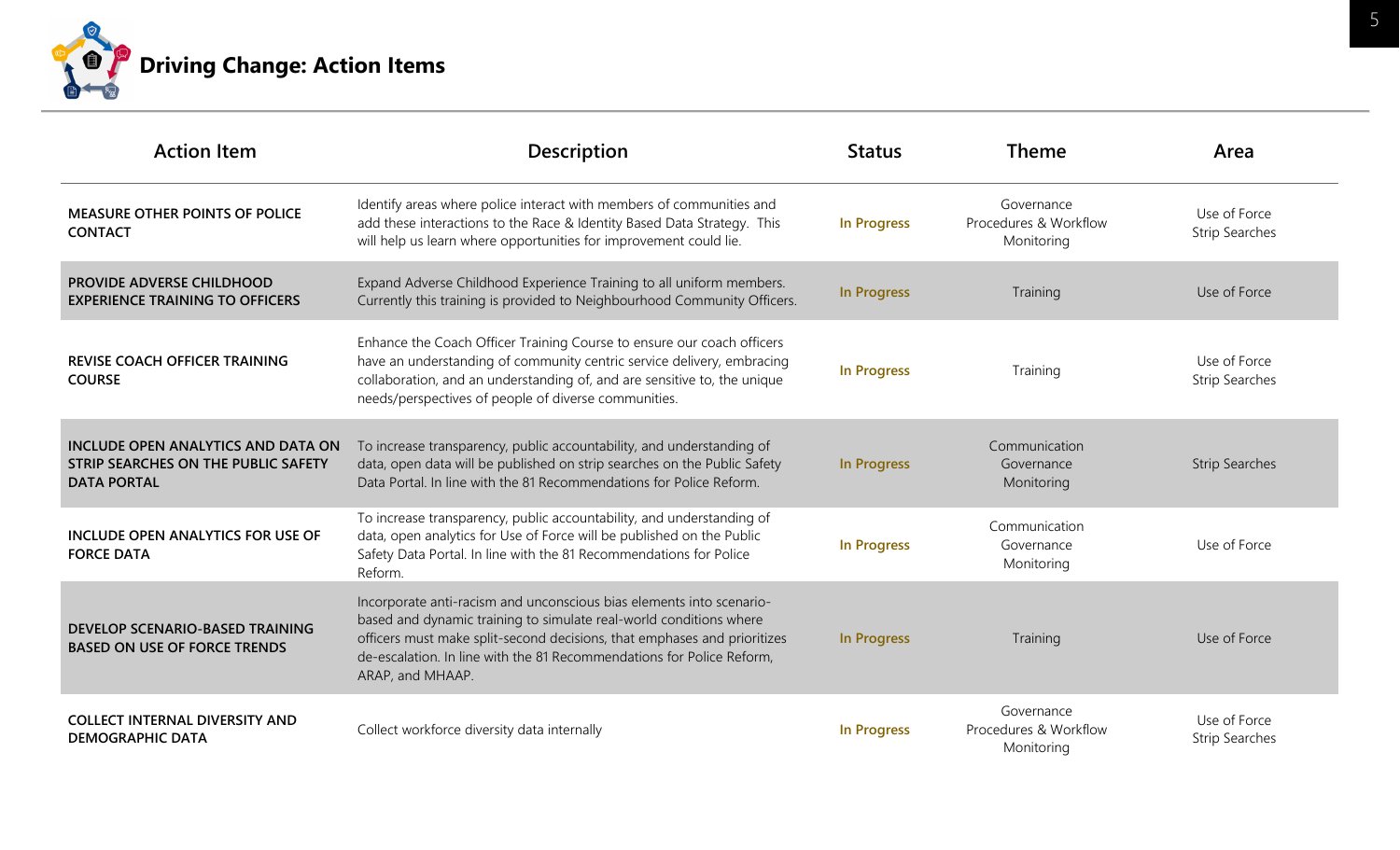

| <b>Action Item</b>                                                                                                                                | <b>Description</b>                                                                                                                                                                                                                                                                                                                                                                                                            | <b>Status</b>      | <b>Theme</b>                                                           | Area                                  |
|---------------------------------------------------------------------------------------------------------------------------------------------------|-------------------------------------------------------------------------------------------------------------------------------------------------------------------------------------------------------------------------------------------------------------------------------------------------------------------------------------------------------------------------------------------------------------------------------|--------------------|------------------------------------------------------------------------|---------------------------------------|
| <b>IMPROVE USE OF FORCE REPORTING AND</b><br><b>DATA ENTRY</b>                                                                                    | Ensure that the proper general occurrence is referenced within the Use of<br>Force report to allow for contextual information to be collected during<br>the Race & Identity Based Data Collection Strategy; and improve data<br>systems to allow for order of force used to be analyzed.                                                                                                                                      | <b>In Progress</b> | Governance<br>Communication<br>Training<br>Procedures & Workflow       | Use of Force                          |
| DEVELOPMENT OF A SERVICE-WIDE<br><b>EQUITY STRATEGY</b>                                                                                           | To commit the Service to do the work needed and creates accountability<br>for driving systemic change that results in fair and unbiased policing                                                                                                                                                                                                                                                                              | <b>In Progress</b> | Listening & Understanding<br>Communication<br>Governance<br>Monitoring | Use of Force<br><b>Strip Searches</b> |
| DEVELOP POST-POLICE INTERACTION<br><b>SURVEY WITH COMMUNITIES</b>                                                                                 | Post-interaction surveys are a part of the Service's investment in<br>Information Management. The information collected in these surveys will<br>allow for communities to provide information on their interaction with<br>officers.                                                                                                                                                                                          | <b>In Progress</b> | Monitoring                                                             | Use of Force<br><b>Strip Searches</b> |
| <b>COLLECT DATA AND ANALYZE OTHER</b><br><b>OUTCOMES FOR ARRESTED PERSONS</b><br>INCLUDING DIVERSIONS, BOOKING,<br>PROTECTIVE, AND FRISK SEARCHES | Incorporate arrests, charges, releases, bookings, diversions, and other<br>search of person outcomes into the Race & Identity Based Data Collection<br>strategy to better understand outcomes by race.                                                                                                                                                                                                                        | <b>In Progress</b> | Governance<br>Procedures & Workflow<br>Monitoring                      | <b>Strip Searches</b>                 |
| <b>CONDUCT INTERCULTURAL</b><br><b>DEVELOPMENT TRAINING FOR RECRUITS</b><br><b>AND NEW SUPERVISORS</b>                                            | Ensure that all new recruits and supervisors complete Intercultural<br>Development Training to develop intercultural competence and cultural<br>sensitivity. This tool will assist Members in assessing their level of<br>intercultural competence and will allow the Service to adapt training to<br>meet the level of intercultural competence shown in aggregate results.                                                  | <b>In Progress</b> | Training                                                               | Use of Force<br><b>Strip Searches</b> |
| <b>DEVELOP AND IMPLEMENT ANTI-BIAS</b><br><b>WORKSHOPS FOR SENIOR LEADERS</b><br><b>WITHIN THE SERVICE</b>                                        | In line with recommendations from the 81 Recommendations for Police<br>Reform and PACER, training for all Senior Officers, uniform and civilian, on<br>how to address bias in policing and re-build trust with communities,<br>through the exploration of policies and procedures of bias free policing<br>adopted by police departments across North America and potential best<br>practices for the Toronto Police Service. | <b>In Progress</b> | Training                                                               | Use of Force<br><b>Strip Searches</b> |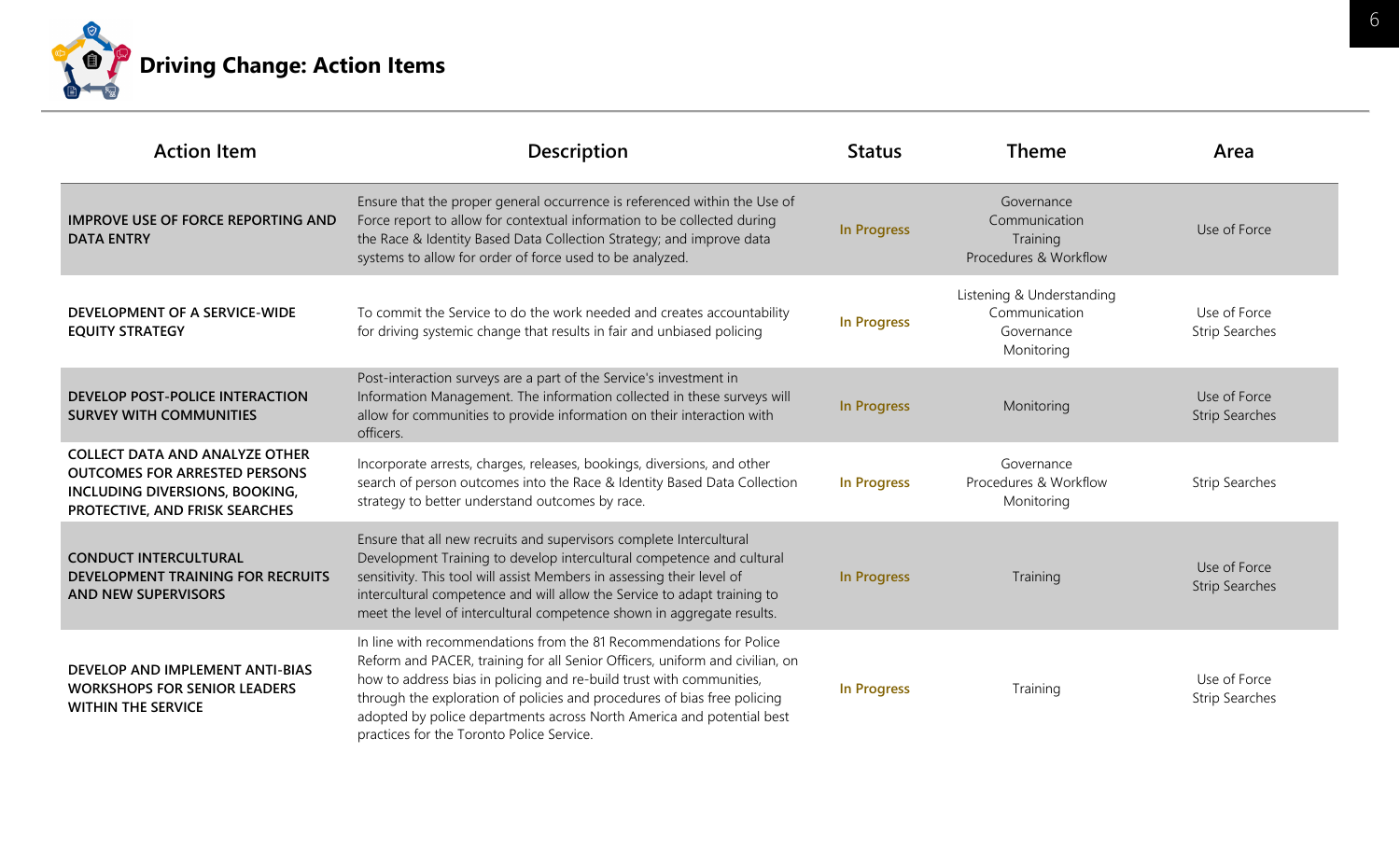

| <b>Action Item</b>                                                                                                                                                                | <b>Description</b>                                                                                                                                                                                                                                                                                                                                                     | <b>Status</b>          | <b>Theme</b>                                    | Area                                  |
|-----------------------------------------------------------------------------------------------------------------------------------------------------------------------------------|------------------------------------------------------------------------------------------------------------------------------------------------------------------------------------------------------------------------------------------------------------------------------------------------------------------------------------------------------------------------|------------------------|-------------------------------------------------|---------------------------------------|
| DEVELOP AND IMPLEMENT NEW FAIR<br>AND IMPARTIAL POLICING COURSE                                                                                                                   | This training will include a focus on confirmation bias and be mandatory<br>for all uniform and civilian members. In line with the 81 Recommendations<br>for Police Reform.                                                                                                                                                                                            | <b>In Progress</b>     | Training                                        | Use of Force<br><b>Strip Searches</b> |
| <b>CREATE AND DELIVER AN ACTIVE BY-</b><br>STANDERSHIP COURSE FOR ALL MEMBERS                                                                                                     | The Toronto Police College will develop training for all members on active<br>by-standership in partnership with the Equity, Inclusion and Human Rights<br>Unit.                                                                                                                                                                                                       | <b>In Progress</b>     | Training                                        | Use of Force<br><b>Strip Searches</b> |
| <b>RE-AFFIRM THE ROLE OF THE INCIDENT</b><br><b>REVIEW COMMITTEE AND INCLUDE</b><br>REPRESENTATION FROM EQUITY,<br><b>INCLUSION &amp; HUMAN RIGHTS ON THE</b><br><b>COMMITTEE</b> | The mandate of this committee is to review incidents where force was<br>used by members of the Service; assess the effectiveness of the Service's<br>training, practices and associated Service Governance; and, report its<br>findings to the Senior Management Team (SMT). This committee will now<br>include a member of the Equity, Inclusion & Human Rights Unit. | <b>Not Yet Started</b> | Governance<br>Procedures & Workflow             | Use of Force                          |
| <b>IMPLEMENT STRIP SEARCH REVIEW</b><br><b>COMMITTEE WITH SERVICE-WIDE</b><br>REPRESENTATION, INCLUDING EQUITY,<br><b>INCLUSION &amp; HUMAN RIGHTS</b>                            | The mandate of this committee is to review strip searches to assess the<br>effectiveness of the Service's training, practices and associated Service<br>Governance and report its findings to the Senior Management Team<br>(SMT). This committee will include a member of the Equity, Inclusion &<br>Human Rights Unit.                                               | <b>Not Yet Started</b> | Governance<br>Procedures & Workflow             | <b>Strip Searches</b>                 |
| <b>REVISE OFFICER PERFORMANCE REPORTS</b>                                                                                                                                         | To include additional metrics pertaining to community focus, including:<br>referrals to agencies and diversion                                                                                                                                                                                                                                                         | <b>Not Yet Started</b> | Monitoring<br>Governance                        | Use of Force<br><b>Strip Searches</b> |
| REVISE THE PROBATIONARY CONSTABLE<br><b>PROGRAM TO ENSURE EVERY</b><br>PROBATIONARY CONSTABLE HAS A<br>DIVISIONAL SPECIFIC COMMUNITY<br><b>EXPERIENCE</b>                         | Revise the probationary constable program to ensure every probationary<br>constable has a divisional specific community experience (40 hrs.) and 3<br>cycles (12 weeks) assigned to a Neighbourhood Community Officer to<br>build an enhanced foundation to community centric policing and<br>exposure to the community with a proactive lens.                         | <b>Not Yet Started</b> | Governance<br>Procedures & Workflow<br>Training | Use of Force                          |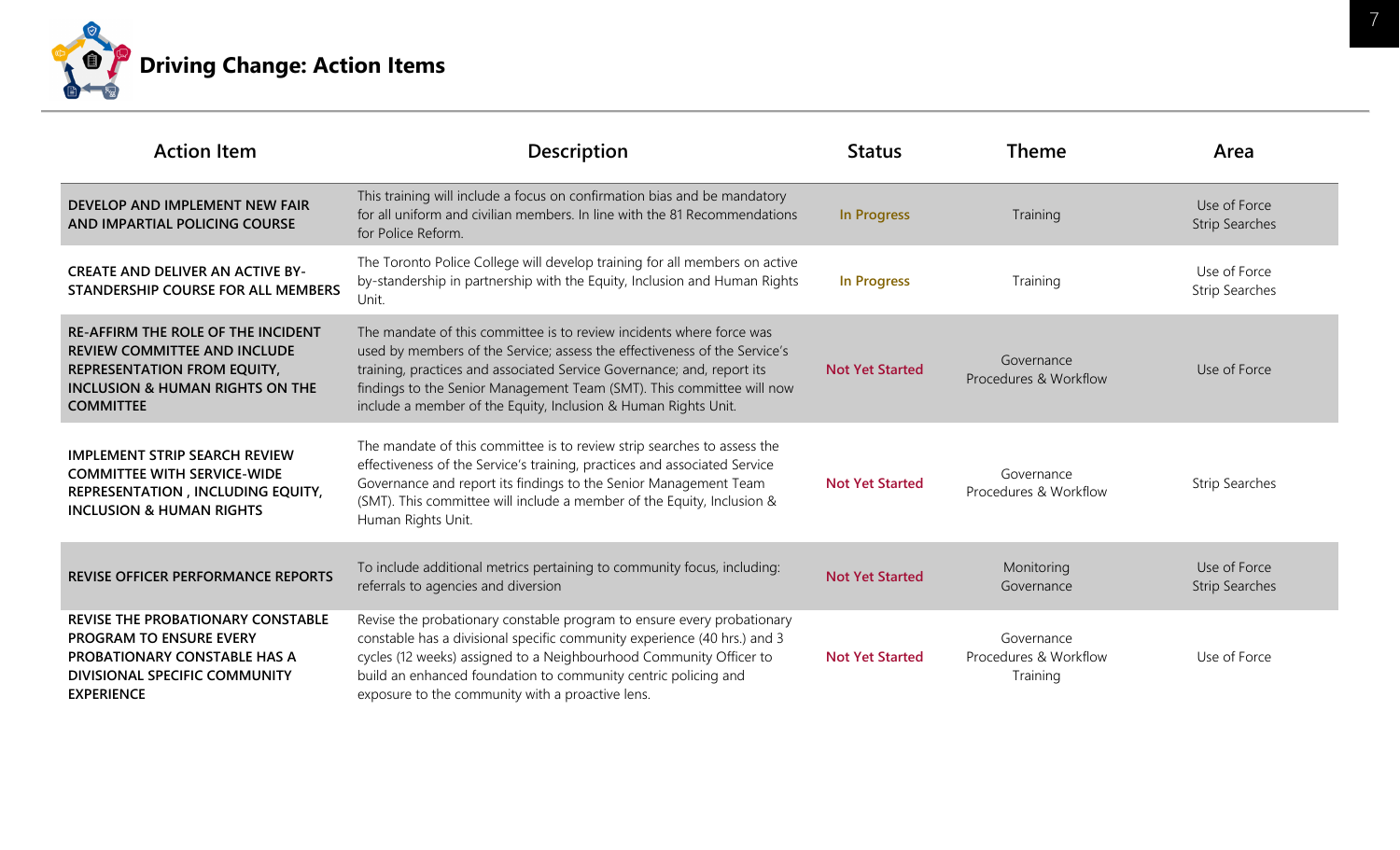

| <b>Action Item</b>                                                                                                                          | <b>Description</b>                                                                                                                                                                                                                                                                                                                                                                                                                                                                                                                                                                                                                                                                                                                                                                          | <b>Status</b>          | <b>Theme</b>                                          | Area                                  |
|---------------------------------------------------------------------------------------------------------------------------------------------|---------------------------------------------------------------------------------------------------------------------------------------------------------------------------------------------------------------------------------------------------------------------------------------------------------------------------------------------------------------------------------------------------------------------------------------------------------------------------------------------------------------------------------------------------------------------------------------------------------------------------------------------------------------------------------------------------------------------------------------------------------------------------------------------|------------------------|-------------------------------------------------------|---------------------------------------|
| <b>ENHANCE RISK MANAGEMENT THROUGH</b><br>THE INTRODUCTION OF AN AUDIT AND<br><b>QUALITY CONTROL SUPERVISOR IN EVERY</b><br><b>DIVISION</b> | Effective risk management requires an integrated and coordinated<br>approach. Early indication of risk or non-compliance, assessment of root<br>causes, and implementation of recommendations to resolve causative<br>factors is required to reduce risk and maintain public and internal<br>member trust and confidence. This includes review of all appropriate<br>reviews of information sets, occurrences, and other operational records,<br>and recordings to ensure compliance with Service governance including<br>Use of force and Strip Search incidents. Identifying compliance issues,<br>risks and mitigation recommendations including training or internal<br>complaint as appropriate.                                                                                       | <b>Not Yet Started</b> | Governance<br>Procedures & Workflow                   | Use of Force<br><b>Strip Searches</b> |
| <b>ASSESS EQUITY IMPACT FOR CRIME</b><br><b>MANAGEMENT PLANS</b>                                                                            | An Equity Assessment for operational plans will help determine how<br>projects and deployments will impact Equity-Deserving Groups,<br>specifically on Black, Indigenous and Racialized communities, within the<br>City, a Division, or a neighbourhood. Criteria applied to each Operational<br>Plan should include the Equity-Deserving Group(s) impacted (if<br>applicable), the level of impact, and actions taken to reduce negative<br>impacts or increase positive impacts. The full criteria will be developed in<br>partnership with the Equity, Inclusion & Human Rights Unit and be in line<br>with best practices and the Equity Strategy. This will ensure that each<br>Service operational plan is viewed with an equity lens, rather than solely a<br>crime reduction focus. | <b>Not Yet Started</b> | Governance<br>Listening & Understanding<br>Monitoring | Use of Force                          |
| DEVELOP AND CONDUCT MANDATORY<br>SPECIALIZED TRAINING FOR CRIME AND<br><b>INVESTIGATIVE ANALYSTS ON EQUITY</b><br><b>AND IMPLICIT BIAS</b>  | The creation of specialized anti-bias and equity training for all crime and<br>investigative analysts. This training will include the impact of over-policing<br>and under-policing on communities, as well as how to develop equity<br>impact statements for operational planning.                                                                                                                                                                                                                                                                                                                                                                                                                                                                                                         | <b>Not Yet Started</b> | Training                                              | Use of Force                          |
| <b>IMPLEMENT MANDATORY SPECIALIZED</b><br><b>TRAINING FOR COMMUNICATIONS</b><br>OPERATORS ON EQUITY AND IMPLICIT<br><b>BIAS</b>             | The creation of specialized anti-bias and equity training for all<br>Communications Operators. This training will include the impact of over-<br>policing and under-policing on communities, with a focus on third party<br>bias                                                                                                                                                                                                                                                                                                                                                                                                                                                                                                                                                            | <b>Not Yet Started</b> | Training                                              | Use of Force                          |